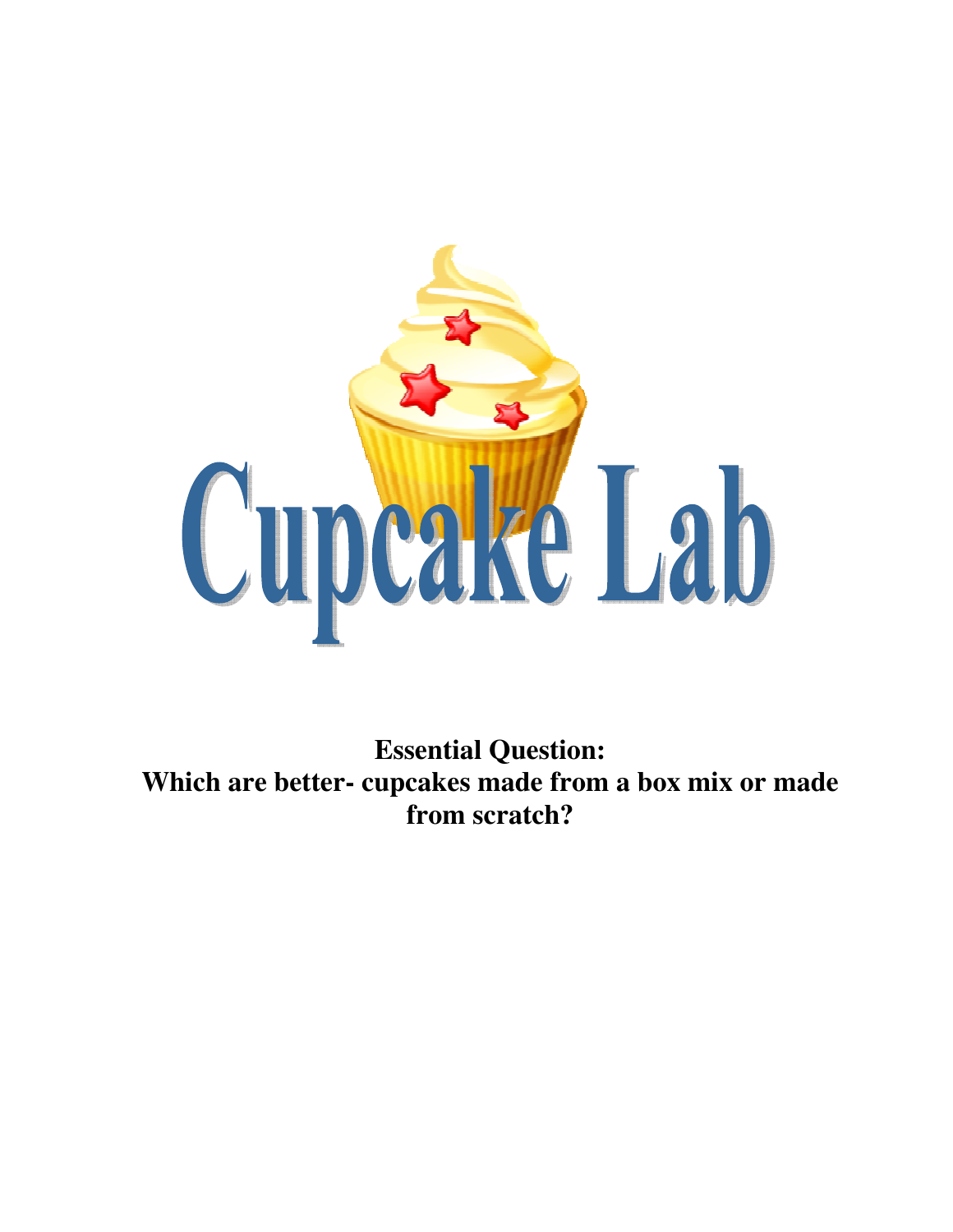# **Grocery Pricing**

| Food                   | <b>Quantity per</b>        | <b>Stop &amp; Shop</b> | Price per cup/tsp/Tbl                  |  |
|------------------------|----------------------------|------------------------|----------------------------------------|--|
|                        | <b>Pound/Ounce</b>         | <b>Price</b>           |                                        |  |
| Flour                  | 4 cups per lb              | \$2.59/5lb bag         | $$2.59/20cups = $.13$ a cup            |  |
| Cake Flour             | 4 cups per lb              | \$2.69/32oz            | $$2.69/8cups = $.34$ a cup             |  |
| Sugar                  | $2\frac{1}{4}$ cups per lb | \$2.99/5lb bag         | \$2.99/11.2cups per bag=\$.27 a cup    |  |
| <b>Brown Sugar</b>     | $2\frac{1}{4}$ cups per lb | \$1.79/2lb bag         | $$1.79/4.48$ cups per box=\$.40 a cup  |  |
| Confectioner's         | 4 cups per lb              | \$1.79/2lb bag         | \$1.79/8 cups per bag = $$.22$ a cup   |  |
| Sugar                  |                            |                        |                                        |  |
| <b>Baking Powder</b>   | 6 tsp per oz               | \$3.19/10oz            | \$3.19/60 $oz$ per can=\$.05 a tsp     |  |
| <b>Baking Soda</b>     | 6 tsp per oz               | \$.79/16oz             | $$.79/96$ tsp per box= $$.01$ a tsp    |  |
| <b>Chocolate Chips</b> | $2c=12oz$                  | \$2.00/12oz            | $$1.00$ per cup                        |  |
| Cocoa                  | 5.625 Tbl per oz           | \$3.99/8oz             | \$3.99/42.14Tbl a box=.09 a Tbl or     |  |
|                        |                            |                        | $$1.44$ a cup                          |  |
| Shortening             | 35 Tbl (2 Cups 3 Tbl)      | \$6.07/6lbs            | \$6.07/210Tbl=\$.03 a Tbl or .48 a cup |  |
|                        | per lb                     |                        |                                        |  |
| <b>Butter</b>          | 2 cups per lb              | \$3.49/11b             | \$3.49/2 cups a box= $$1.75$ a cup     |  |
| Vanilla                | 6 tsp per ounce            | \$8.39/2oz bottle      | \$8.39/12tsp a bottle=\$.70 a tsp      |  |
| Eggs                   | 12 per dozen               | \$2.29/dozen           | \$2.29/12 eggs=\$.19 an egg            |  |
| Milk                   | 16 cups                    | \$3.59/gallon          | \$3.59/16cups=.22 a cup                |  |
| Veg. Oil               | 20 cups                    | \$10.88/1.25           | $$10.88/20cups = $.54$ a cup           |  |
|                        |                            | gallon                 |                                        |  |
| Sour Cream             | 8oz                        | \$.99/8oz              | $$.99$ a cup                           |  |
| Cake Mix               |                            | \$2.19/18.2oz          |                                        |  |
| <b>Canned Frosting</b> |                            | \$1.99/16oz can        |                                        |  |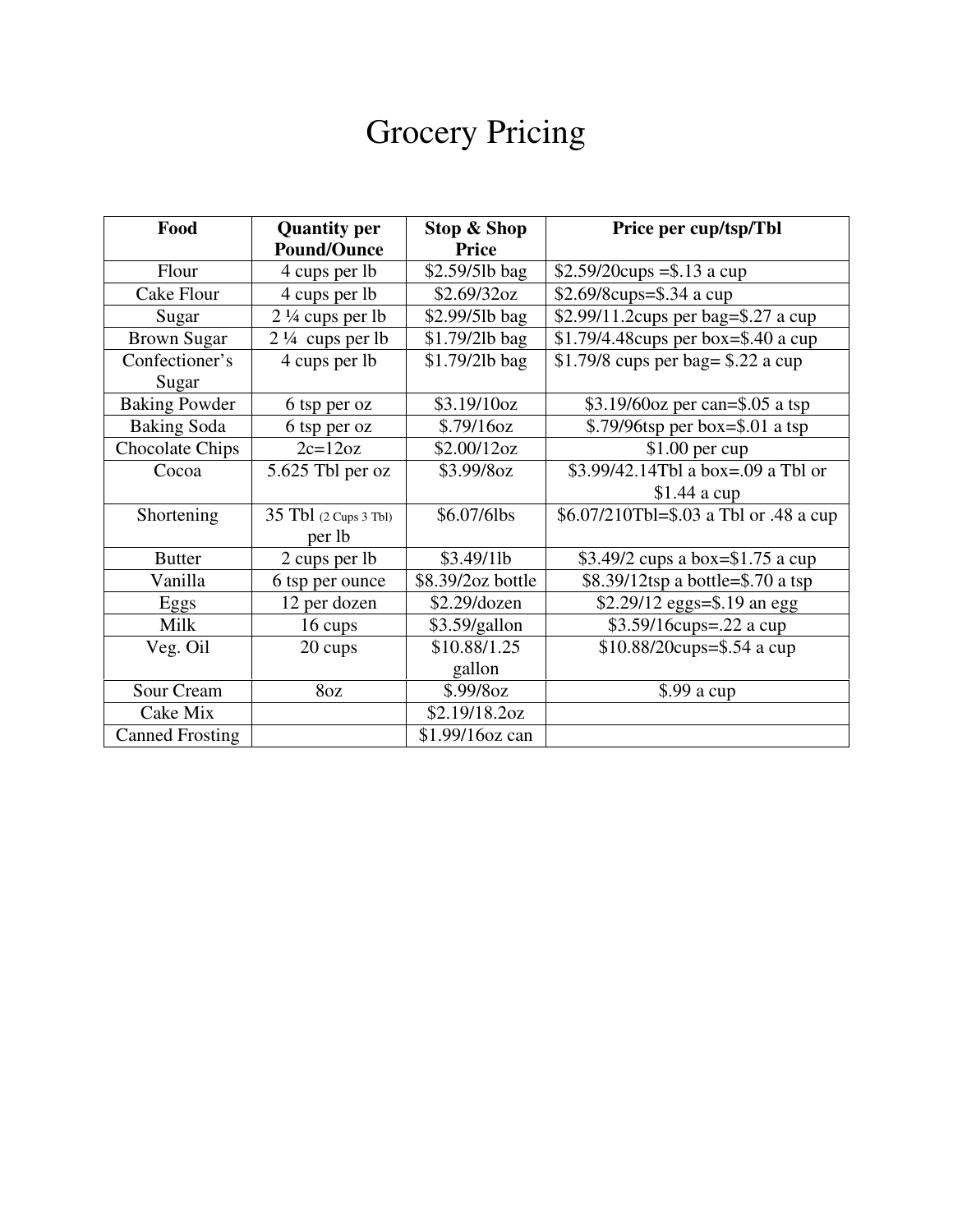### Box Mix Cupcake Lab Pricing

Directions: Calculate the cost for each of the baked products:



1. Box Mix Chocolate Cupcakes

|                              | Mix:    |
|------------------------------|---------|
|                              | Eqq(s): |
| Oil:                         |         |
| Canned Chocolate Frosting: _ |         |

Total Cost: \_\_\_\_\_\_\_\_\_\_\_\_\_\_\_\_\_

Cost Per Cupcake: \_\_\_\_\_\_\_\_\_\_\_\_\_\_\_\_\_

2. Box Mix Vanilla Cupcakes

| Eqq(s):                       |
|-------------------------------|
|                               |
|                               |
| Canned Vanilla Frosting: ____ |
|                               |

Total Cost: \_\_\_\_\_\_\_\_\_\_\_\_\_\_\_\_\_

Cost Per Cupcake: \_\_\_\_\_\_\_\_\_\_\_\_\_\_\_\_\_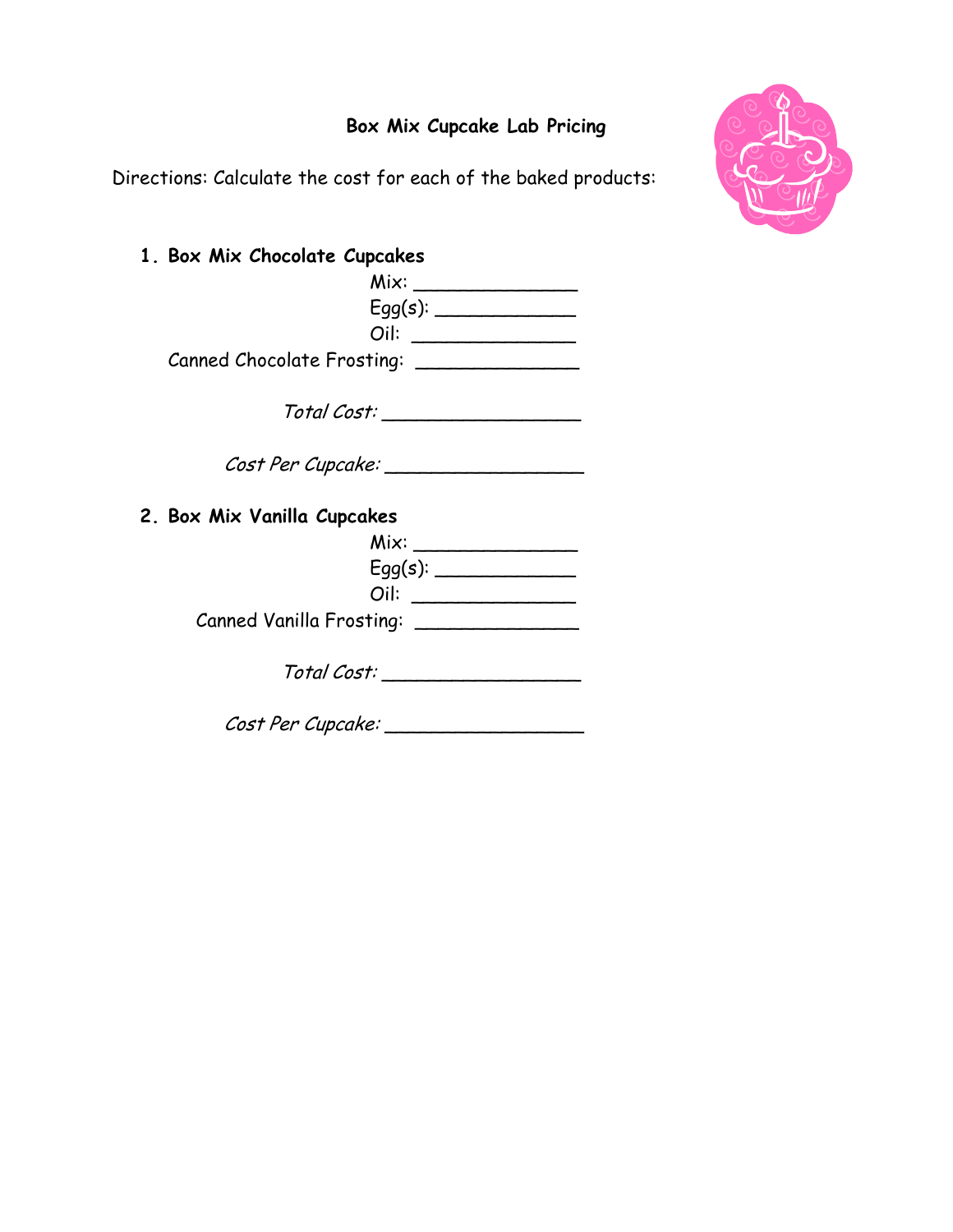Vanilla Cupcake Lab Pricing

3. Homemade Vanilla Frosting Butter: \_\_\_\_\_\_\_\_\_\_\_\_ Vanilla: \_\_\_\_\_\_\_\_\_\_\_\_ Confection's Sugar: \_\_\_\_\_\_\_\_\_\_\_ Milk: \_\_\_\_\_\_\_\_\_\_\_\_\_



Total Cost: \_\_\_\_\_\_\_\_\_\_\_\_\_\_\_\_\_\_

### 4. Homemade Vanilla Cupcakes

| Cake Flour: Cake Flour   |
|--------------------------|
| All-purpose Flour:       |
|                          |
| Baking Powder:           |
| Butter:_____             |
| $M$ ilk: $\qquad \qquad$ |
| Vanilla:                 |
| $E$ ggs: $\_\_$          |
| Homemade White Frosting: |

Total Cost: \_\_\_\_\_\_\_\_\_\_\_\_\_\_\_\_\_\_

Cost Per Cupcake: \_\_\_\_\_\_\_\_\_\_\_\_\_\_\_\_\_\_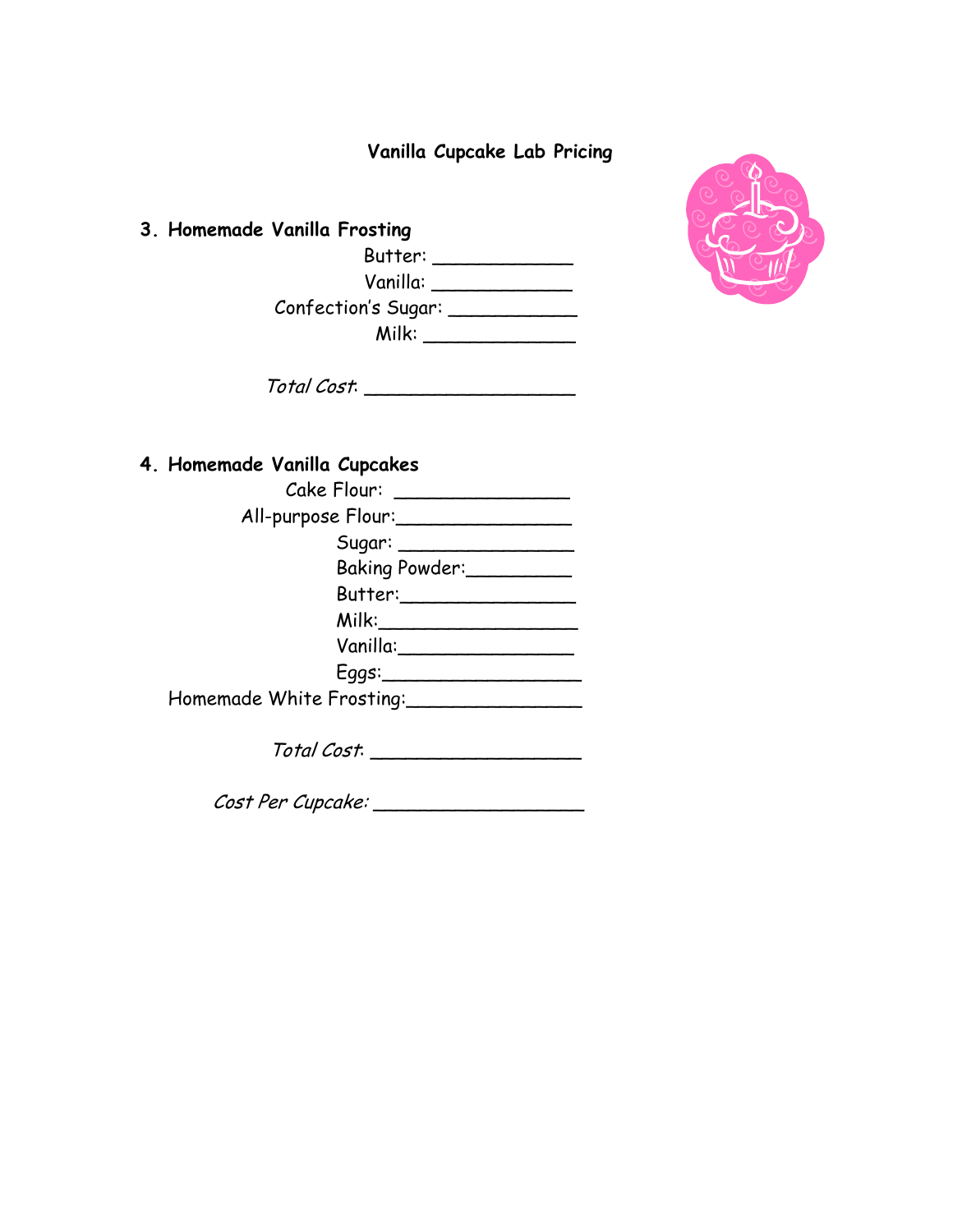| <b>Chocolate Cupcake Lab Pricing</b> |  |  |  |
|--------------------------------------|--|--|--|
|--------------------------------------|--|--|--|

#### 5. Homemade Chocolate Frosting

 Butter: \_\_\_\_\_\_\_\_\_\_\_\_ Chocolate Chips:\_\_\_\_\_\_\_\_ Confection's Sugar: \_\_\_\_\_\_\_\_\_\_\_\_\_ Milk: \_\_\_\_\_\_\_\_\_\_\_\_\_ Vanilla:\_\_\_\_\_\_\_\_\_\_\_\_\_\_



Total Cost: \_\_\_\_\_\_\_\_\_\_\_\_\_\_\_\_\_\_

#### 6. Homemade Chocolate Cupcakes

|                              | All-Purpose Flour: __________________ |
|------------------------------|---------------------------------------|
|                              | Sugar: ____________________           |
|                              | Cocoa Powder:                         |
|                              | Baking Soda: ______________           |
|                              | Baking Powder:                        |
|                              | Butter:__________________             |
|                              | Sour Cream:                           |
|                              | Vanilla:________________              |
|                              | $E$ ggs: $\qquad \qquad$              |
| Homemade Chocolate Frosting: |                                       |
|                              |                                       |

Total Cost: \_\_\_\_\_\_\_\_\_\_\_\_\_\_\_\_\_\_

Cost Per Cupcake: \_\_\_\_\_\_\_\_\_\_\_\_\_\_\_\_\_\_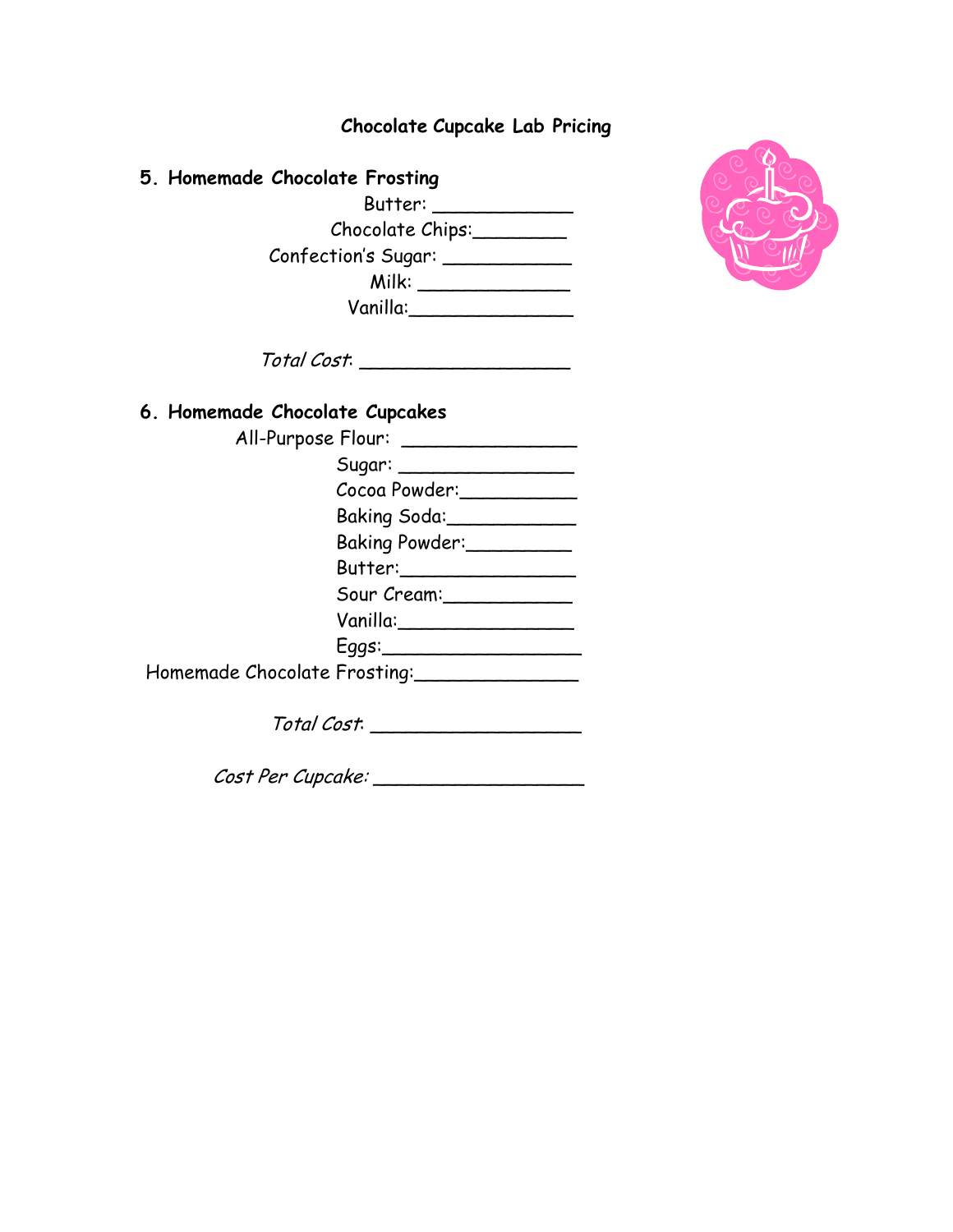# **Cupcake Lab Report**

| Comparison                        | <b>Box Mix</b> | <b>Canned</b>   | Homemade | Homemade        |
|-----------------------------------|----------------|-----------------|----------|-----------------|
| Factor                            | cupcakes       | <b>Frosting</b> | cupcakes | <b>Frosting</b> |
| <b>Flavor</b>                     |                |                 |          |                 |
| <b>Appearance</b>                 |                |                 |          |                 |
| <b>Time to Prepare</b>            |                |                 |          |                 |
| <b>Texture</b>                    |                |                 |          |                 |
| <b>Total Cost</b>                 |                |                 |          |                 |
| <b>Cost Per</b><br><b>Cupcake</b> |                |                 |          |                 |

#### CHOCOLATE COMPARISION

Evaluate in a minimum of three sentences whether chocolate homemade or box mix/canned frosting cupcakes are better: